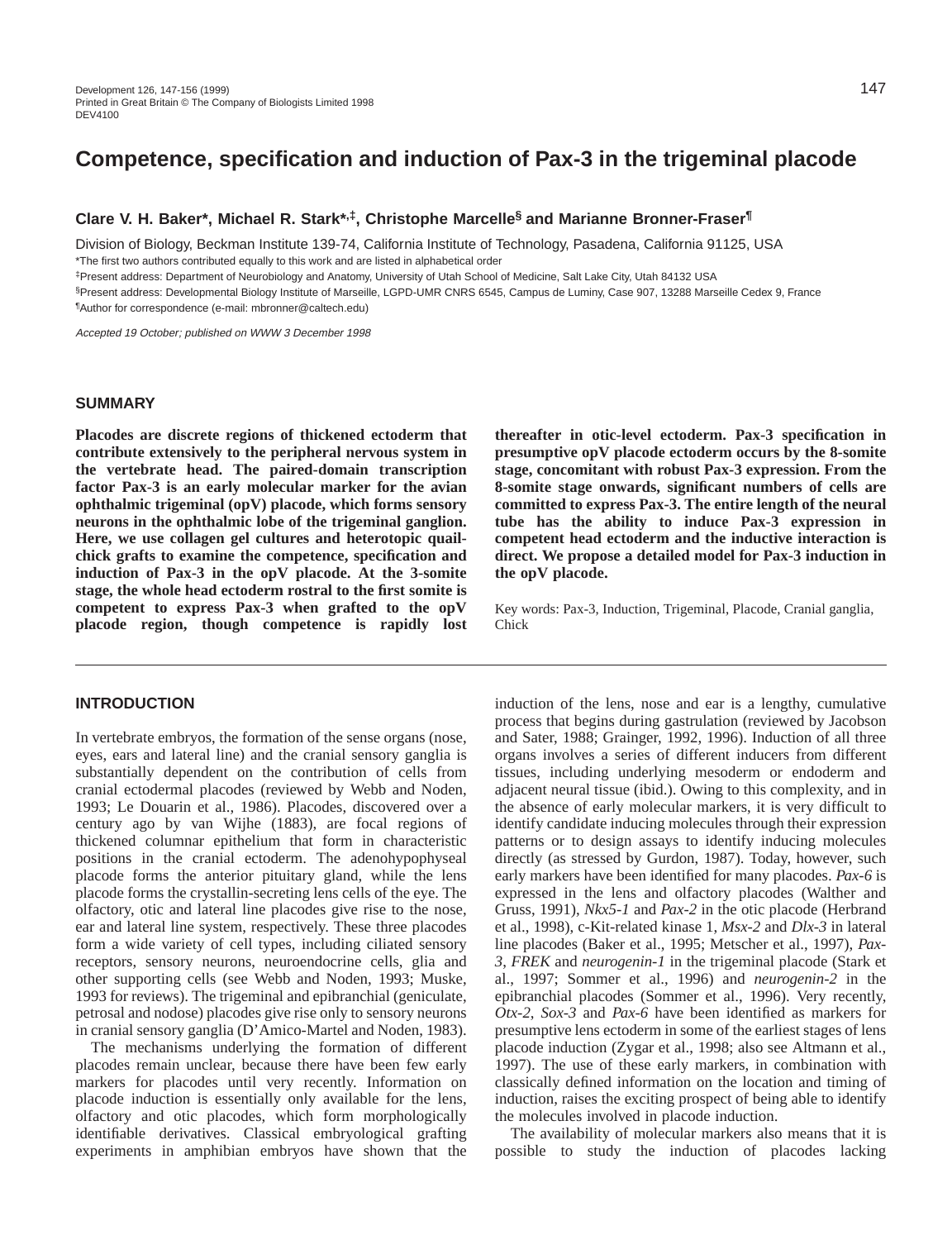#### 148 C. V. H. Baker and others

morphologically identifiable derivatives, i.e. the trigeminal and epibranchial placodes. In a previous study (Stark et al., 1997), we identified the paired-domain homeobox transcription factor *Pax-3* as an early marker of the avian ophthalmic trigeminal (opV) placode. This placode gives rise to sensory neurons in the ophthalmic lobe of the trigeminal ganglion (opV). We showed using ablation and barrier implantation experiments that a diffusible signal from the midbrain/rostral hindbrain is necessary for *Pax-3* induction or maintenance in the opV placode (Stark et al., 1997). In order to understand the cellular and molecular mechanisms underlying the induction of the opV placode, it is necessary to analyse the spatial and temporal organisation of *Pax-3* induction in presumptive opV placode ectoderm. Here, we have used collagen gel cultures and classical embryological grafting techniques to determine: (1) which regions of the early embryo are competent to express Pax-3 protein in response to the Pax-3-inducing activity, (2) when presumptive opV placode ectoderm is specified and committed to express Pax-3 protein; and (3) where and when the Pax-3-inducing activity is present. We present a detailed model for Pax-3 induction in the opV placode.

#### **MATERIALS AND METHODS**

#### **Quail-chick grafts**

Fertilized quail (*Coturnix coturnix japonica*) and chick (*Gallus gallus domesticus*, White Leghorn) eggs were obtained from commercial sources and incubated at 38°C in a humidified atmosphere. Embryos were staged according to the number of somites formed. A window was cut in the quail shell and a 1:10 mixture of India ink and Ringer's solution injected into the sub-blastodermal cavity to reveal the embryo. The vitelline membrane in the region of the surgery, and the ectodermal region to be grafted, were removed using a pulled glass needle. The chick embryo host was similarly prepared and the ectoderm from the region of the graft site was removed immediately before transfer of the donor ectoderm.

#### **Collagen gel cultures**

Ectoderm explants for collagen gel cultures were removed as described above, or after enzymatic treatment to enable clean isolation of the ectoderm from underlying mesenchyme or neural crest cells. Other embryonic tissues (neural tube, mesoderm) were also dissected out following enzymatic treatment. Briefly, explanted quail and chick embryos were incubated in 1.5 mg/ml Dispase (Boehringer Mannheim) in DMEM with 20 mM Hepes, pH 8.0 for 20 minutes on ice and 15 minutes at 37°C. After recovery on ice in complete medium (10% horse serum, 15% chick embryonic extract in DMEM) for at least 10 minutes, the embryos were removed into Ringer's solution and the desired tissue dissected out using pulled glass needles or 30G1/2 syringe needles. Explants were stored on ice in complete medium until ready to be placed in collagen gel culture, when they were rinsed for 5-10 minutes on ice in Ringer's solution. Collagen matrix gels were prepared as previously described (Artinger and Bronner-Fraser, 1993) except that commercially produced collagen was used (Collaborative Research). The bottom layer (10 µl collagen) was allowed to set for 20 minutes at room temperature before the explants were added. The top layer (4 µl collagen) was allowed to set for 15 minutes at room temperature before addition of F-12 medium plus N-2 supplements (Gibco-BRL). Cultures were incubated at 38°C, 5% CO2 for 9-24 hours.

#### **Immunohistochemistry**

Embryos and collagen gels were collected after 0 to 27 hours of incubation, fixed in 4% paraformaldehyde for 2 hours at room

temperature and processed for cryostat sectioning as described by Sechrist et al. (1995). 12-16  $\mu$ m sections were mounted on Superfrost® Plus glass slides (Fisher) and the gelatin removed by treating the slides in phosphate-buffered saline (PBS) at 42°C for 5 minutes. Slides were incubated 2-4 hours in primary antibody solution, and 1-2 hours in secondary antibody solution, with three 5 minute washes after each incubation. For collagen gel specimens, DAPI was present at  $10 \mu g/ml$  in the final wash. Slides were mounted in Fluoromount-G (Southern Biotechnology Associates, Inc.) and viewed by fluorescent microscopy. Only those chimeras that had successfully incorporated the donor graft were scored for Pax-3 expressing quail cells. All sections were scored blind.

Antibodies were diluted in antibody buffer consisting of 0.1% BSA and 0.1% Triton in PBS. Primary antibody solution consisted of 1:1 QCPN supernatant (Developmental Hybridoma Bank, University of Iowa) and 1:5000 Pax-3 ascites (C. M., T. Wong, M. R. S., C. Ordahl and M. B.-F., unpublished data) in antibody buffer. Secondary antibody solution for quail-chick chimeras and collagen gel cocultures consisted of 1:400 goat anti-mouse IgG1-TRITC and 1:200 goat anti-mouse IgG2a-FITC (Southern Biotechnology Associates, Inc.) in antibody buffer. Secondary antibody solution for collagen gel specimens (quail tissue only) consisted of 1:300 goat anti-mouse IgG-Hi-FITC (Antibodies Inc.) in antibody buffer. For neurofilament staining, primary antibody solution consisted of 1:300 monoclonal antibody RMO 270.3 (Lee et al., 1987; gift of Dr Virginia Lee); secondary antibody solution consisted of 1:300 goat anti-mouse IgG-Hi-FITC (Antibodies, Inc.).

# **RESULTS**

#### **Time course of Pax-3 protein expression in opV placode ectoderm**

*Pax-3* mRNA can be detected in the dorsal neural tube and in the cranial neural folds and immediately adjacent surface ectoderm as early as the 3-somite stage (3-ss) in quail and chick embryos. As development proceeds, high levels of *Pax-3* mRNA can be detected only in opV placode cells (Stark et al., 1997). Here, we used an anti-Pax-3 antibody to study the time course of Pax-3 protein expression. Pax-3 protein, in contrast to *Pax-3* mRNA, cannot be detected above background in the dorsal neural tube, the neural crest or in the surface ectoderm prior to the 6-ss in quail or chick embryos. In 7-ss quail embryos, low levels of Pax-3 protein can be detected in ectoderm immediately adjacent to the midbrain, and also in neural crest cells migrating immediately beneath this ectoderm, with a few cells expressing slightly higher levels (Fig. 1A). In 8- to 9-ss quail embryos, neural crest cells in the presumptive opV placode region express roughly the same level of Pax-3 protein, while a few additional surface ectoderm cells begin to express higher levels (data not shown). In 10-ss embryos, several surface ectoderm cells express high levels of Pax-3 protein, while the underlying neural crest cells express comparatively lower levels (Fig. 1B). In 12- to 15-ss embryos, high levels of Pax-3 protein are seen in opV placodal ectoderm. After the 15-ss, Pax-3 protein expression in neural crest cells becomes virtually undetectable (Fig. 1C,D). By the 19-ss, both surface ectoderm and several placode-derived cells in the mesenchyme (see Stark et al., 1997) express high levels of Pax-3 protein (Fig. 1E). The first detectable Pax-3 protein expression in young chick embryos lags 1- to 2-ss behind expression in quail embryos, but otherwise chick and quail show identical Pax-3 expression patterns.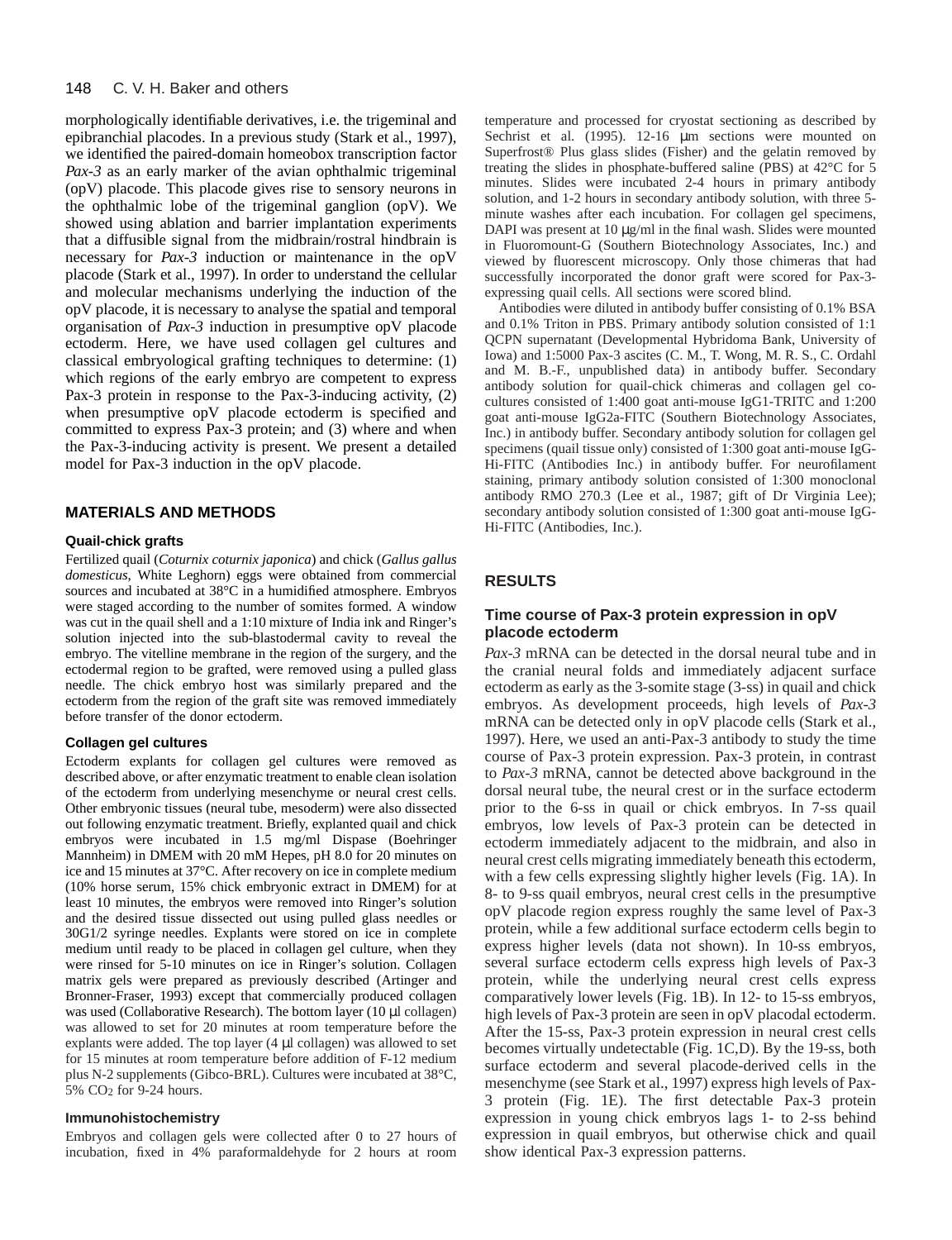It is important to note that paraxial mesoderm caudal to about the level of rhombomeres 2 and 3 (r2,3) also expresses *Pax-3* mRNA (Stark et al., 1997) as well as low levels of Pax-3 protein. This includes mesoderm around the otic vesicles at young stages (up to about the 10-ss) and presomitic and somitic mesoderm at all stages examined (data not shown; see Stark et al., 1997 for mRNA expression). Also, migrating neural crest cells rostral and caudal to the otic vesicle express *Pax-3* mRNA and protein at an intermediate level during their migration. Therefore, grafts involving otic-level ectoderm and more caudal regions were only scored for Pax-3 expression in quail surface ectoderm i.e. in columnar epithelium at the surface of the embryo. At all stages examined, the antibody is specific for cells expressing *Pax-3* mRNA; it does not crossreact with cells expressing other *Pax* family gene members, such as *Pax-2* expressing otic placode cells (C. M., T. Wong, M. R. S., C. Ordahl and M. B.-F., unpublished data).

# **Only head ectoderm rostral to the first-formed somite is competent to express Pax-3**

In order to determine the spatial extent of **competence** to express Pax-3, surface ectoderm from various regions of 2- to 11-ss quail donors was grafted into the presumptive opV placode next to the midbrain and rhombomere 1 (region A) of 3- to 8-ss chick hosts (Fig. 2A). This definition of the presumptive opV placode is based on the placodal fate-map of D'Amico-Martel and Noden (1983), our own previous quailchick grafting experiments (Baker et al., 1997) and the early *Pax-3* mRNA expression pattern in the cranial ectoderm (Stark et al., 1997). None of the ectodermal regions grafted into the presumptive opV placode, except presumptive opV placode itself at later stages, normally express *Pax-3* mRNA (Stark et al., 1997). Chimeras were scored for Pax-3-positive quail cells after 15-24 hours of incubation. The results are presented graphically in Fig. 2B.

# Pre-otic ectoderm

Forebrain-level ectoderm from 2- to 4-ss donors gave rise to many (>20) Pax-3-positive cells in all cases (F-A grafts). Although olfactory placode ectoderm, which fate-maps to the neural folds at the 3-ss (Couly and Le Douarin, 1985), goes on to express *Pax-3* mRNA, 2- to 4-ss forebrain-level ectoderm does not express *Pax-3* mRNA (Stark et al., 1997).

Isotopic grafts of midbrain-level ectoderm from 4- to 7-ss donors gave rise to many  $(>20)$  Pax-3-positive cells in all cases (A-A grafts; Fig. 2C-E). Ectoderm lateral to rhombomeres 2 and  $3$  (r2,3) from 6- to 9-ss donors gave rise to some  $(5-20)$ Pax-3-positive cells in 86% of cases (B-A grafts; donors younger than 6-ss could not be used as the rhombomere boundaries could not be distinguished). Although r2,3-level ectoderm does not express *Pax-3* mRNA in unoperated embryos (Stark et al., 1997), and this ectoderm does not contribute cells to the opV ganglion (D'Amico-Martel and Noden, 1983), we confirmed that it does not normally give rise to Pax-3-positive cells by performing isotopic grafts at this level: Pax-3-positive quail cells were never seen in the resultant chimeras (*n*=5).

# Otic-level ectoderm

Otic-level ectoderm was defined in 2- to 3-ss embryos as the ectoderm rostral to the first-formed somite, based on the fate-

# Pax-3 induction in the ophthalmic trigeminal placode 149

map of Couly and Le Douarin (1990) and on our own isotopic grafts (data not shown). Ectoderm from the otic region of 2- to 3-ss donors gave rise to a few  $(\langle 10 \rangle)$  Pax-3-positive quail ectoderm cells in 88% of cases (C-A grafts). In contrast, oticlevel ectoderm from older embryos (4- to 9-ss donors) never formed Pax-3-positive cells. This suggests that the competence of otic-level ectoderm to express Pax-3 is rapidly lost after the 3-ss. Ectopic quail-derived otic vesicle-like structures were often found after otic-level ectoderm grafts from older embryos. In isotopic grafts of otic-level ectoderm from 3- to 4-ss donors, no Pax-3-positive quail cells were seen (*n*=3), again confirming that this region does not normally give rise to Pax-3-expressing cells.

# Postotic ectoderm

Presumptive nodose placode ectoderm was defined as the ectoderm overlying and lateral to the first two-formed somites (D'Amico-Martel and Noden, 1983). Ectoderm from the presumptive nodose placode region of 3- to 6-ss donors never gave rise to Pax-3-positive ectoderm cells (D-A grafts). Ectoderm from the trunk of 3- to 11-ss donors, whether from over the somites or lateral plate mesoderm, lateral to the open neural plate, or lateral to Hensen's node, likewise never gave rise to Pax-3-positive ectoderm cells (L/M-A grafts).

In summary, only head ectoderm rostral to the first-formed somite is competent to express Pax-3 when grafted adjacent to the midbrain. Competence is highest in more rostral ectoderm (forebrain- and midbrain-level ectoderm). Competence at the otic level is lost after the 3-ss, while competence at the r2,3 level is retained until at least the 9-ss (the latest stage tested).

# **Competence to express Pax-3 is present at gastrula stages**

In order to determine how early in development we can detect competence to express Pax-3, we took prospective ectoderm (García-Martinez et al., 1993) from the lateral margins of Hamburger-Hamilton (HH) stage 3+ quail epiblasts (Hamburger and Hamilton, 1951) and grafted it into the presumptive opV placode region of 6- to 8-ss chick hosts. In all cases, the grafted tissue formed at least some (3-30) Pax-3 positive cells (*n*=5); however, these were always localised to particular regions of the graft, usually its caudal margin. Grafts taken from the lateral margins of HH stage 5 embryos formed many  $(>20)$  Pax-3-positive cells in 75% of 3- to 5-ss hosts (*n*=4). Hence, competence to express Pax-3 is present, at least to some extent, in the epiblast as early as HH stage 3+.

# **Pax-3 specification does not occur significantly before Pax-3 expression**

A tissue is **specified** to follow a particular developmental pathway if it follows that pathway when isolated from the embryo and cultured in a neutral medium, i.e. in the absence of other embryonic signals (Slack, 1991). In order to test when presumptive opV placode ectoderm becomes specified to express Pax-3, we explanted midbrain-level ectoderm pieces from 3- to 13-ss quail donors and cultured them in collagen gels without serum for 9-22 hours. The explanted region was taken a little lateral to the midbrain to avoid accidental extirpation of neural tissue, and is devoid of *Pax-3* mRNA expression at the 3-ss (Stark et al., 1997). Couly and Le Douarin (1990) found the anlage of the opV placode to be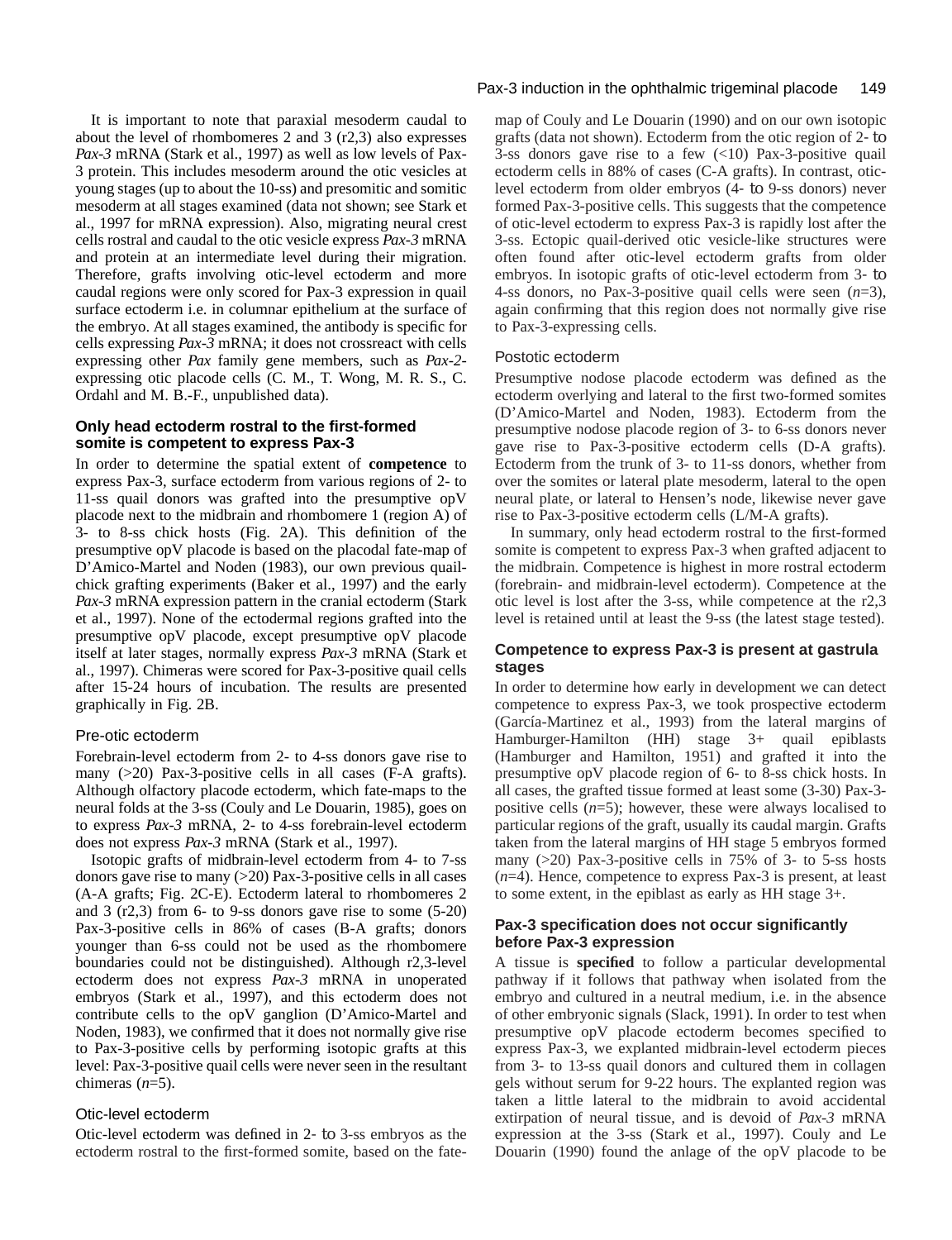

contained entirely within the neural folds at the 3-somite stage (3-ss). In our hands, however, competent ectoderm grafted next to the midbrain at the 3-ss forms neurons in the opV ganglion (data not shown). The results were pooled into four timeperiods: 3- to 4-ss, 5- to 7-ss, 8- to 9-ss and 10- to 13-ss. Since one somite-stage is approximately 1.5 hours, these periods are short relative to cell cycle time in the ectoderm, which is around 10 hours at this stage (Smith and Schoenwolf, 1987).

**Fig. 1**. Transverse sections through the midbrain region of quail (A-C) and chick (D,E) embryos stained with the anti-Pax-3 antibody to show the normal time course of Pax-3 protein expression in the opV placode. (A) 7-ss quail embryo, showing low levels of Pax-3 protein in the migrating neural crest (NC) and overlying presumptive placodal ectoderm (PL). (B) 10-ss quail embryo, showing low Pax-3 expression in migrating neural crest cells and higher expression in presumptive opV placode cells. (C) 12-ss quail embryo, showing high Pax-3 expression in the presumptive opV placode and low expression in some neural crest cells. (D) 15-ss chick embryo, showing high Pax-3 expression in the opV placode. (E) 19-ss chick embryo, showing high Pax-3 expression in the opV placode and in migrating placodal cells (see Stark et al., 1997). NC, neural crest cells; PL, placode cells.

After sectioning the collagen gels, we immunostained them with the anti-Pax-3 antibody to identify Pax-3-expressing cells, and labelled them with DAPI to follow cell death. We found that after 12 hours of incubation, there was substantial cell death in any adhering mesenchyme or neural crest, but the ectoderm remained healthy. The results are presented graphically in Fig. 3A. A few  $(5)$  faintly Pax-3-positive cells were seen in 14% of 3- to 4-ss explants, and a few (1-6) cells were seen in 24% of 5- to 7-ss explants. At the 8- to 9-ss, 55% of explants contained at least a few (1-10) Pax-3-positive cells, most of which showed intermediate to bright staining (Fig. 3B). Half of the 8- to 9-ss embryos were treated with dispase to allow ectoderm removal without adhering neural crest cells, which migrate beneath the explanted midbrain-level ectoderm from the 8-ss onwards (see Fig. 1). The presence or absence of neural crest cells had no effect on the results (58% of untreated explants yielded Pax-3-positive cells, compared with 52% of explants from dispase-treated embryos). Given the in vivo

**Fig. 2**. Analysis of the distribution of ectoderm competent to express Pax-3 in response to the midbrain-level-inducing activity. (A) Different ectoderm regions from quail donors were grafted at the midbrain level of chick hosts. (B) Histogram of the results. Each column represents the percentage of chimeras with Pax-3-positive quail cells; the total number of grafts performed (*n*) is marked at the top of each column. Shown are forebrain-level grafts (F-A, 100%), isotopic midbrain-level grafts (A-A, 100%), r2-3-level ectoderm grafts (B-A, 86%), oticlevel ectoderm grafts (C-A, 2- to 3-ss donors, 88%: C-A, 4-ss and older donors; 0%), and trunk-level ectoderm grafts (L/M-A, 0%). Forebrain- and midbrain-level grafts (F-A and A-A) yielded many more Pax-3-positive cells per graft than did r2,3- or 2- to 3-ss otic-level grafts (B-A and C-A). (C-E) Transverse section through the midbrain region of a chick host collected 20 hours after receiving an isotopic graft of 5-ss midbrain-level quail ectoderm. (C) FITC-labelled Pax-3-positive cells appear green. (D) TRITC-labelled QCPN-positive quail cells appear red. (E) Pax-3-positive quail cells appear yellow when the green and red channels are merged. Pax-3-positive chick cells can be seen in the ectoderm dorsal to the Pax-3-positive quail ectoderm.

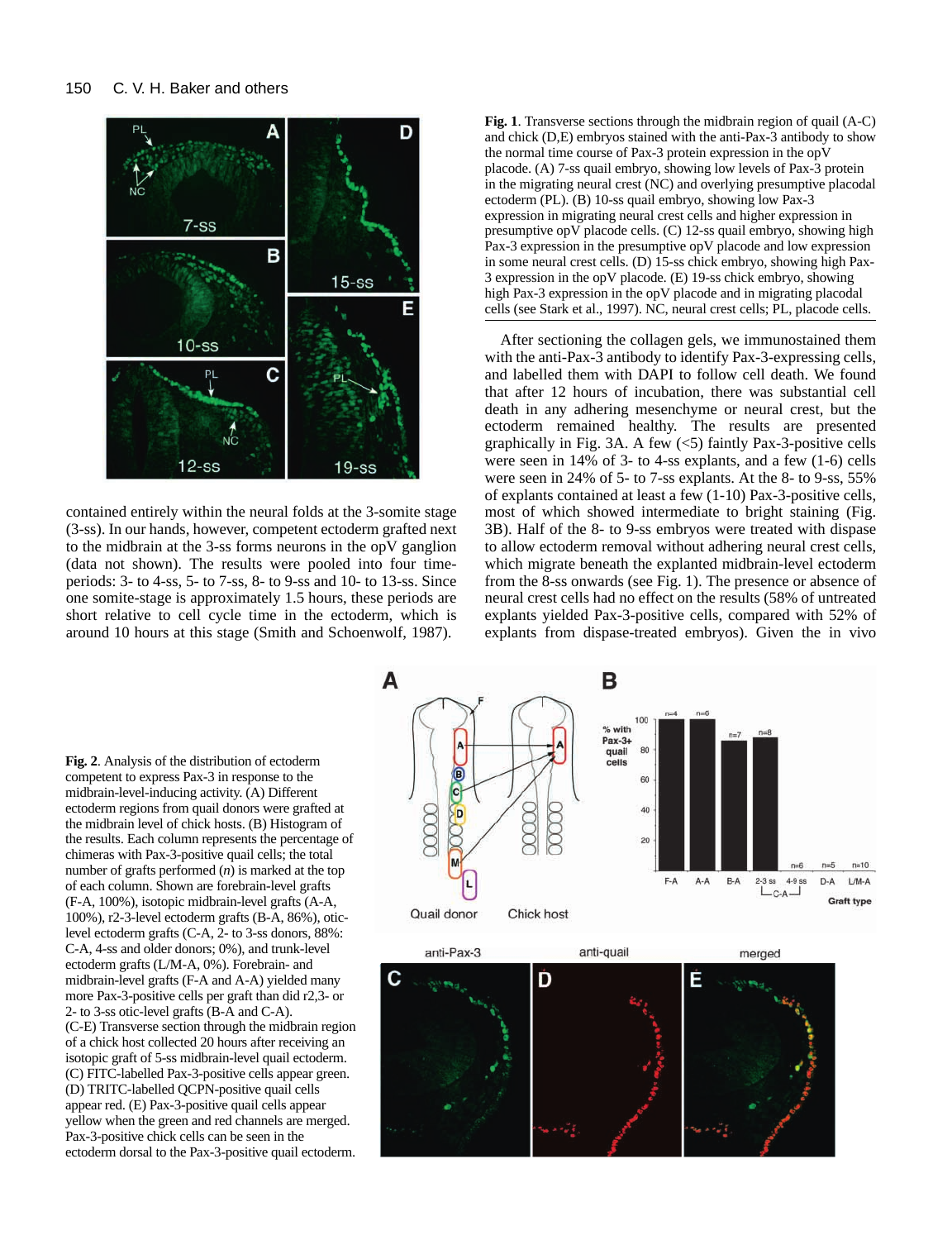

**Fig. 3**. Time course of specification of presumptive opV placode ectoderm to express Pax-3 protein. Midbrain-level ectoderm explants were cultured in collagen gels without serum for 9-22 hours, sectioned and scored for Pax-3-positive cells. (A) Histogram showing the percentage of collagen gel-cultured explants with Pax-3 positive cells at different donor stages. The number of explants (*n*) is listed at the top of each column. Before the 8- to 9-ss, only a few Pax-3-positive cells are seen per explant. From the 8- to 9-ss, increasing numbers of cells with higher levels of expression are seen. (B) Pax-3 protein expression in dispase-treated 8-ss midbrain-level ectoderm cultured for 20 hours. Dispase treatment to remove underlying neural crest cells had no effect on Pax-3 expression (see text). (C) Pax-3 protein expression in isolated 12-ss midbrain-level ectoderm cultured for 18 hours.

expression pattern (Fig. 1), the 8- to 9-ss is probably when Pax-3 protein begins to be expressed at higher levels in the explanted region. By the 10- to 13-ss, all explants contained at least a few, and usually many (2-20 or more) Pax-3 positive cells, most of which stained brightly (Fig. 3C). The intensity of staining and the number of Pax-3-positive cells increased with the age of the explant: brightly staining cells, and explants containing more than ten Pax-3-positive cells, were only found after the 8-ss. Thus, specification of significant numbers of cells in the explanted region occurs from the 8-ss onwards, which is when observable Pax-3 protein expression begins in this region in vivo.

# **Presumptive opV placode ectoderm is committed to express Pax-3 from the 8-ss**

A tissue is **committed** to follow a particular developmental pathway if it still follows that pathway when grafted elsewhere in the embryo, i.e. when it is exposed to other embryonic signals. In order to test when presumptive opV placode ectoderm becomes committed to express Pax-3, we grafted midbrainlevel ectoderm from 4- to 11-ss quail embryos into the trunk of chick hosts, at a distance from the neural tube,

#### Pax-3 induction in the ophthalmic trigeminal placode 151

where we expected no inducing activity to be present. The grafts were placed over the intermediate and lateral plate mesoderm, at the level of the first newly formed somite or the rostral segmental plate (Fig. 4A). The chimeras were allowed to develop for 9-27 hours and then scored for Pax-3-positive quail cells. The results are presented graphically in Fig. 4B. Already at the 4-ss,  $25\%$  of grafts yielded a few  $(<10$ ) Pax-3positive cells. As the donor age increased, the percentage of grafts yielding Pax-3-positive cells also increased, until by the 10- to 11-ss, all grafts yielded Pax-3-positive cells. This apparently linear progression, however, hides a significant change in the number of Pax-3-positive cells per graft that occurs at the 8-ss. Before the 8-ss, 96% of grafts yielded fewer than ten Pax-3-positive cells (the single exception was from a 7-ss donor); after the 8-ss, 88% of grafts yielded more than twenty Pax-3-positive cells. Hence commitment of significant numbers of cells in the explanted region occurs from the 8-ss onwards. We allowed several embryos that received grafts of 5- to 6-ss midbrain-level ectoderm to develop for 36 hours and immunostained sections with QCPN and an anti-neurofilament antibody. A few neurofilament-positive quail cells were seen in these embryos (data not shown), suggesting that the Pax-3 positive cells also go on to express neuronal markers.

Any definitive analysis of commitment is difficult to achieve, because other Pax-3-inducing signals may be present at the graft site. To eliminate the possibility that Pax-3 inducing signals are present in underlying lateral plate or adjacent paraxial mesoderm, we co-cultured 4- to 7-ss midbrain-level quail ectoderm pieces with isolated 10- to 13 ss chick lateral plate mesoderm or somitic mesoderm, in collagen gels without serum for 11-14 hours. When co-cultured with lateral plate mesoderm,  $8\%$  of explants yielded a few  $\left(\langle 5 \rangle\right)$ Pax-3-positive quail cells (*n*=13). When co-cultured with somitic mesoderm (segmental plate and somites), 29% of explants yielded a few (<5) Pax-3-positive quail cells (*n*=14). Given that 5- to 7-ss midbrain-level ectoderm cultured alone yielded Pax-3-positive cells in 24% of cases (Fig. 3A), it seems unlikely that the underlying mesoderm is involved in inducing Pax-3 in lateral trunk grafts of unspecified midbrain-level ectoderm.



**Fig. 4**. Time course of commitment of presumptive opV placode ectoderm to express Pax-3 protein. Midbrain-level ectoderm was grafted from quail donors into the trunk of chick hosts, over the intermediate and lateral plate mesoderm. Chimeras were sectioned and scored for Pax-3-positive quail cells. (A) Histogram showing the percentage of chimeras with Pax-3-positive quail cells after grafts from different donor stages. The number of grafts (*n*) is listed at the top of each column. Before the 8-ss, only a few Pax-3-positive cells are seen per embryo. From the 8-ss onwards, many Pax-3-positive cells are seen.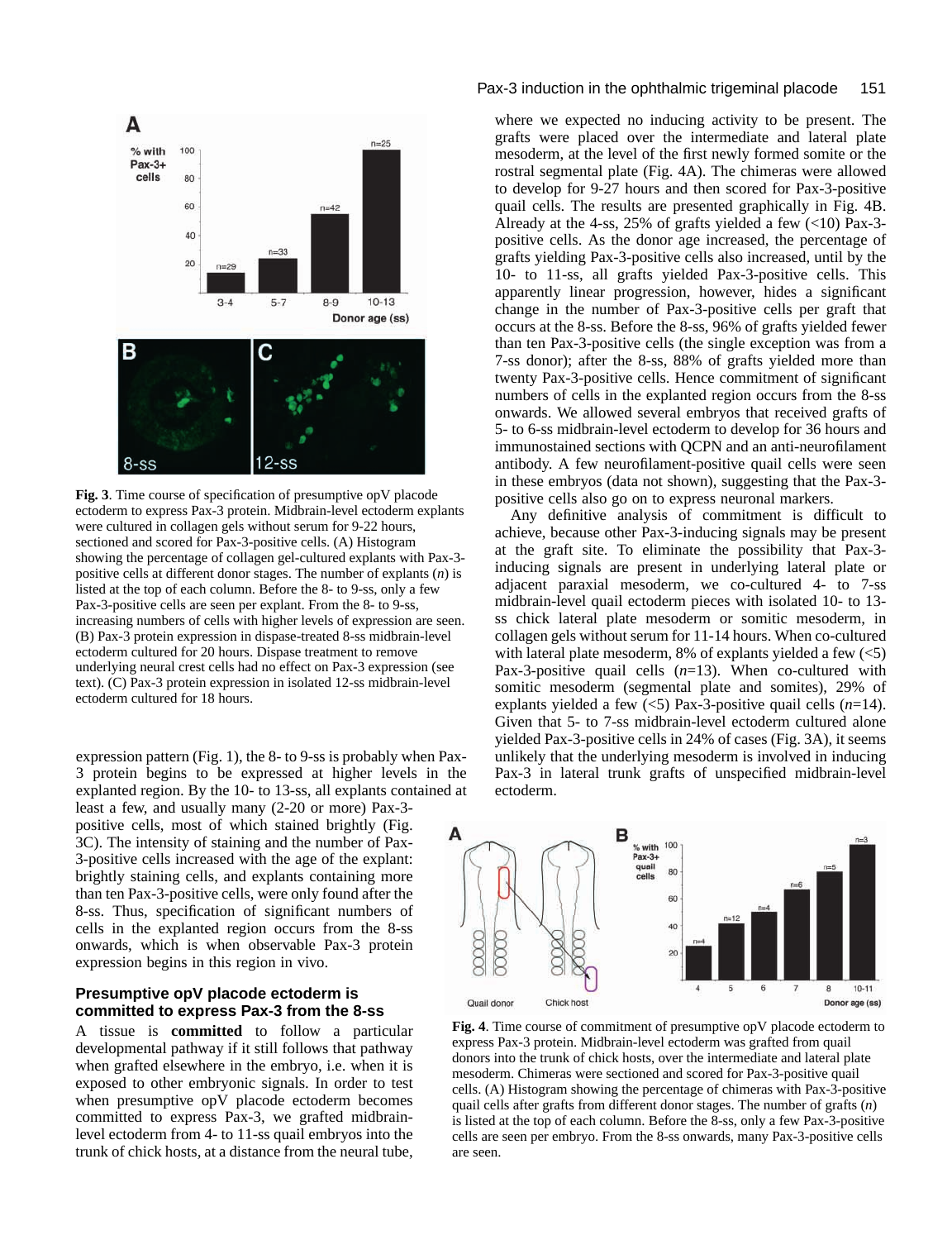# **The Pax-3-inducing activity is present at all axial levels**

We previously showed that blocking normal interactions between the neural tube and the presumptive opV placode in 4- to 8-ss chick embryos prevents placodal *Pax-3* mRNA expression, implicating the neural tube in opV placode induction (Stark et al., 1997). In order to map the spatial extent of the inducing activity, we grafted midbrain-level ectoderm (region A) from 3- to 7-ss donor quail embryos next to the neural tube of host chick embryos at different axial levels (Fig. 5A). At the 3- to 7-ss, midbrain-level ectoderm is essentially unspecified: combining the specification results described above for 3- to 4-ss and 5- to 7-ss explants shows that only 19% of 3- to 7-ss explants contained any (1-6) Pax-3-positive cells (total  $n=62$ ). Thus this ectoderm can be used to assay the distribution of Pax-3-inducing activity. Chimeric embryos were collected after 13-27 hours of incubation and scored for Pax-3-positive quail cells. In grafts next to the hindbrain (3- to 7-ss hosts), quail tissue was scored independently for Pax-3 expression at each rhombomeric level, since the graft tissue often overlapped several rhombomeres. In trunk grafts, the donor ectoderm was usually placed over the first few newly formed somites or the segmental plate. Since somite formation is similar along the length of the axis, the ectoderm was thus grafted to sites that were considered to be at the same relative developmental stage. The results are depicted graphically in Fig. 5B.

Pax-3-positive quail cells (5-20 or more) were always found after grafts of midbrain-level ectoderm to the otic region (A-C grafts; Fig. 5C-E), nodose placode (A-D grafts) and trunk (A-M grafts; Fig. 5F-H). These results suggest that the inducing activity is present not only in the midbrain, where the  $op\bar{V}$ placode normally forms, but also in the hindbrain and in trunklevel neural tube. In all three types of grafts, fewer Pax-3 positive quail cells were present than were seen in isotopic midbrain-level grafts (data not shown). This suggests either that less inducing activity is present in the hindbrain and trunk, or that the grafted quail cells respond to other signals and become committed to a different fate. For example, when grafts were positioned precisely at the level of the otic placode, Pax-3-negative quail cells were often incorporated into the host otic vesicle (Fig. 5E). The long-term fate of heterotopically grafted opV placode cells will be addressed in detail in a subsequent paper.

When 4- to 6-ss midbrain-level ectoderm was grafted next to r2,3 (A-B grafts), only 78% of grafts contained Pax-3 positive cells. Again, there were fewer Pax-3-positive quail cells than in isotopic midbrain-level grafts (data not shown). Even 8-ss midbrain-level ectoderm, which is already beginning to express Pax-3 in the embryo, sometimes did not express Pax-3 when grafted to the r2,3 level (two out of four grafts were Pax-3-negative). R2,3-level ectoderm is competent to express Pax-3 when grafted into the midbrain or into the trunk (see later), but it does not express Pax-3 in normal development. This may suggest either that the level of inducer is reduced at the r2,3 level, or that an inhibitor is present in this region.

# **At midbrain levels, the inducing activity decreases after the 8-ss**

Young (2- to 3-ss) otic-level ectoderm is competent to express Pax-3 in response to the midbrain-level-inducing activity of 3to 6-ss hosts, as described above. However, when 2- to 3-ss otic-level ectoderm was grafted into 9- to 12-ss hosts, only 14% formed Pax-3-positive cells (*n*=7; the single positive case was grafted into a 9-ss host). This may suggest that the level of the inducing activity in the midbrain decreases after the 8-ss.

# **The neural tube induces Pax-3 directly in competent ectoderm**

We previously showed that the midbrain/rostral hindbrain is necessary for *Pax-3* mRNA induction in the opV placode, as a barrier placed between the neural tube and ectoderm in this region eliminated placodal *Pax-3* expression (Stark et al., 1997). We could not tell from these experiments whether the neural tube-derived-inducing activity acts directly on the ectoderm or indirectly via other tissues. We now tested whether the neural tube is sufficient to induce Pax-3 protein directly in presumptive opV placode ectoderm, by co-culturing unspecified midbrain-level quail ectoderm with isolated chick neural tube in collagen gels without serum for 11-18 hours.

In co-cultures with 4- to 8-ss midbrain, 3- to 7-ss midbrainlevel quail ectoderm formed 10-20 Pax-3-positive cells in 46% of cases (*n*=13; Fig. 6A-C). As described above, 3- to 7-ss ectoderm cultured alone forms a few (1-6) Pax-3-positive cells in 19% of cases. Thus, many more Pax-3-positive quail cells were seen after co-culture with midbrain than after culturing in isolation. We conclude that the midbrain can directly induce Pax-3 expression in presumptive opV placode ectoderm.

In co-cultures with 10- to 13-ss trunk neural tube, 3- to 7-ss midbrain-level ectoderm gave rise to ten to twenty or more Pax-3-positive cells in 55% of cases (*n*=22; Fig. 6D-F). Again, many more Pax-3-positive cells were seen per co-culture than when the ectoderm is cultured alone. The dorsoventral orientation of the trunk neural tube is evident in section, as the dorsal neural tube faintly expresses Pax-3 (see Fig. 6D). When the results are broken down into dorsally versus ventrally located ectoderm pieces, it is clear that the Pax-3-inducing activity is localised to the dorsal neural tube. 73% of dorsally located explants yielded Pax-3-positive cells (*n*=11), compared with 18% of ventrally located explants (*n*=11). Furthermore, Pax-3-positive cells seen in ventrally located explants were all in regions of the explant that extended dorsally and were adjacent to Pax-3-expressing regions of the neural tube; they were never seen next to the Pax-3-negative ventral neural tube. These results therefore demonstrate both that trunk neural tube can directly induce Pax-3 in competent ectoderm and that the inducing activity is localised to the dorsal neural tube.

# **A few cells in r3- and young otic-level ectoderm are also specified to express Pax-3**

Since all head ectoderm rostral to the first somite is competent at the 3-ss to respond to the Pax-3-inducing activity, which is present throughout the neural tube (see above), we wondered whether any non-opV head ectoderm is ever specified to express Pax-3. We explanted r3- and otic-level ectoderm pieces from quail donors into collagen gels and cultured them without serum for 18-21 hours. R3-level ectoderm from 6- to 12-ss donors formed a few (<5) Pax-3-positive cells in 36% of cases (*n*=28). Otic-level ectoderm from 2- to 3-ss donors formed a few  $(\leq 5)$ Pax-3-positive cells in 27% of cases (*n*=11). These results show (1) that hindbrain-level ectoderm normally receives the inductive signal, as suggested by our analysis of the spatial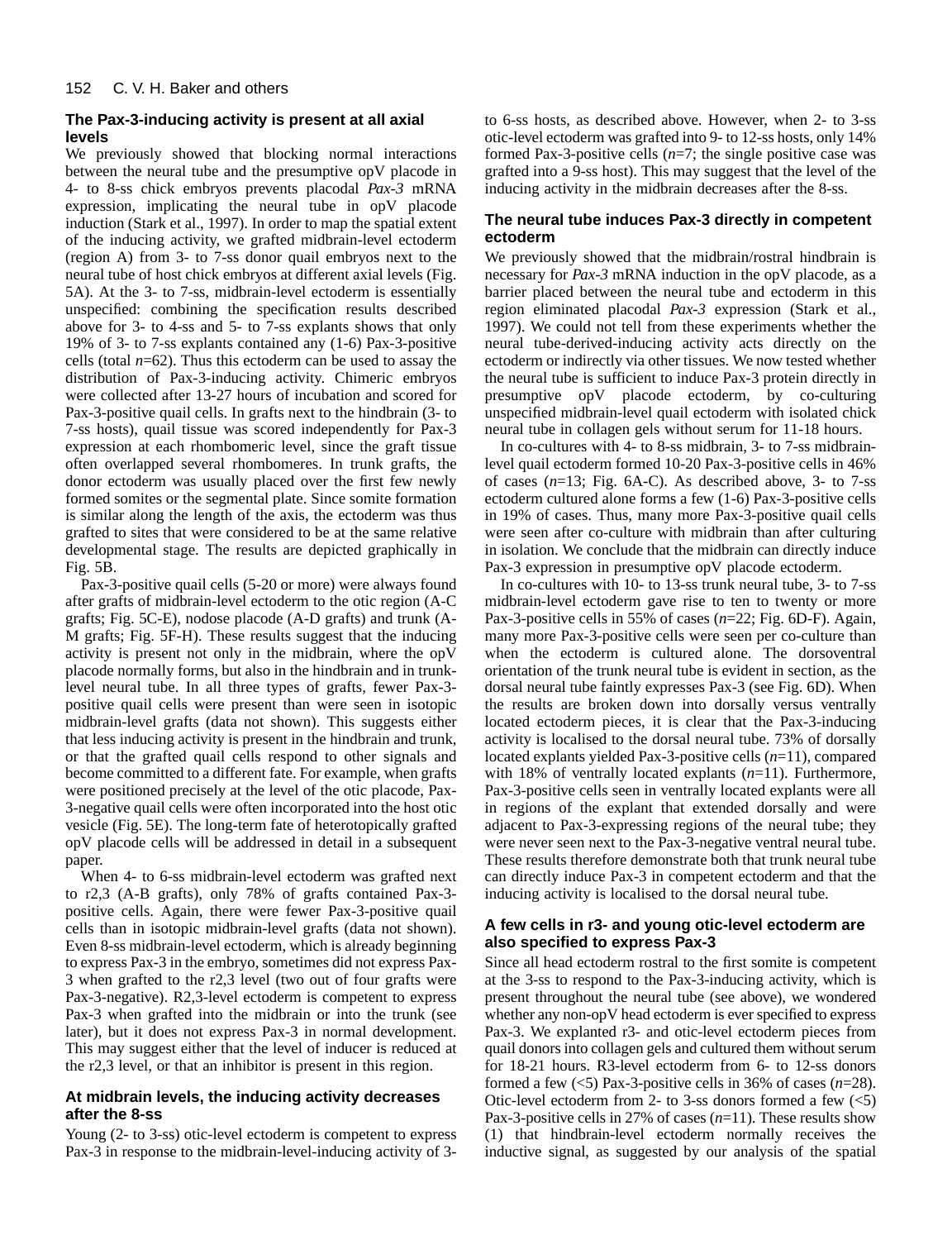extent of the inducing activity, and (2) that a very few cells in these regions are specified to express Pax-3. Older otic-level ectoderm (6- to 13-ss donors), which was previously shown to lack competence to express Pax-3 (see above), never formed Pax-3-positive cells in culture (*n*=14). Therefore, this region of ectoderm has presumably received other signals by the 6-ss that forestall any Pax-3 expression. Similarly, since r3-level ectoderm does not express Pax-3 in vivo (as seen both by wholemount in situ hybridisation and after isotopic grafts; Stark et al., 1997; current results), Pax-3 expression at this level is prevented in vivo. As expected, trunk ectoderm overlying the lateral plate mesoderm (7- to 9-ss donors), which was previously shown to lack competence to express Pax-3 (see above), never gave rise to Pax-3-positive cells in culture (*n*=10).

# **DISCUSSION**

Our aim is to understand the cellular and molecular mechanisms underlying the formation of the trigeminal placode. We previously showed that the transcription factor *Pax-3* is an early marker for the avian ophthalmic trigeminal (opV) placode and we identified a diffusible inducing activity from the midbrain/rostral hindbrain as being necessary for *Pax-3* induction in the opV placode (Stark et al., 1997). Here, we determined which regions of ectoderm in the embryo are competent to respond to Pax-3-inducing signals and when they are competent to do so. We also examined in detail the time course of specification and commitment of presumptive opV placode cells to a Pax-3-expressing fate. This enabled us to determine when and where the Pax-3-inducing activity appears and to demonstrate that the neural tube induces Pax-3 directly in competent ectoderm. This allows us to propose a detailed model for Pax-3 induction in the opV placode.

#### **Spatial and temporal distribution of competent ectoderm**

At the 3-ss, the entire head ectoderm rostral to the first somite is competent to express Pax-3 in response to the midbrainlevel-inducing activity, as shown by grafting different regions of ectoderm next to the midbrain. This is supported by our previous experiments showing normal *Pax-3* mRNA expression after radical surface ectoderm ablation in the opV placode region (Stark et al., 1997), suggesting that adjacent ectoderm can respond to the Pax-3-inducing activity. Likewise, Hamburger (1961) showed that the opV ganglion forms after ablation of the opV placode.

Competence is lower in more caudal regions, however, and after the 3-ss, it is lost altogether from the otic region. It is retained by some tissue that does not normally express Pax-3, such as r2,3-level ectoderm. Competence is present in prospective ectoderm early, during gastrulation. It is worth noting that competence is in all probability also induced or regulated by signalling molecules (see Streit et al., 1997). Its loss, for example in the otic region, may be due to commitment to a different fate.

Trunk ectoderm is not competent to respond to the midbrainlevel Pax-3-inducing activity. However, Vogel and Davies (1993) showed that trunk ectoderm is competent to form nodose-type neurons after grafting into the presumptive nodose placode region, at the level of the first two somites. Importantly, this shows that competence to form one placode does not necessarily indicate competence to form all placodes.

#### **Specification to express Pax-3**

We explanted midbrain-level ectoderm at different times and tested when it was specified to express Pax-3 by culturing it in collagen gels without serum. We found that Pax-3 specification does not occur significantly before Pax-3 expression. In some embryos, a few cells in the explanted region are specified to express Pax-3 protein before the 6- to 7-ss stage, which is when Pax-3 protein expression is first seen in the embryo (Fig. 1). However, this specification may be concurrent with *Pax-3* mRNA expression, which begins before Pax-3 protein expression (see above and Stark et al., 1997). Increasing numbers of cells are specified from the 8-ss onwards, which is probably when Pax-3 protein begins to be expressed in vivo at higher levels.

#### **Commitment to express Pax-3**

In order to test commitment, we grafted midbrain-level ectoderm to the alien environment of the trunk, over the lateral plate mesoderm and therefore at a distance from the neural tube. We expected that no inducing activity would be present in this location. We found that significant numbers of cells in midbrain-level ectoderm are committed to express Pax-3 after the 8-ss, which is similar to the result obtained in the specification experiments. At each stage, however, the percentage of explants yielding Pax-3-positive cells was greater when they were grafted into the embryo (commitment experiments) than when they were cultured alone (specification experiments). This may not be surprising given that many other signals are present in the embryonic environment, some of which may be able to induce or support Pax-3 expression. We eliminated the underlying mesoderm as a potential source of additional Pax-3-inducing activity by co-culturing unspecified midbrain-level ectoderm with isolated lateral plate or somitic mesoderm. The percentage of explants yielding Pax-3-positive cells was not significantly increased after co-culture with either tissue. However, we cannot completely exclude the possibility that other Pax-3-inducing signals are present in this ectopic location. These results highlight the difficulty involved in testing commitment towards a particular fate.

# **Spatial and temporal distribution of Pax-3-inducing activity**

We were able to use the essentially unspecified nature of 3- to 7-ss midbrain-level ectoderm to analyse the distribution of the inducing activity in the embryo, by grafting it next to the neural tube at different axial levels and looking for Pax-3 induction. The inducing activity is present at all axial levels, although the fact that midbrain-level ectoderm sometimes did not express Pax-3 when grafted to the r2,3 level suggests that there may be less inducer, or perhaps an inhibitor, at this level (see below). We showed that the neural tube can directly induce Pax-3 in unspecified ectoderm by co-culturing such ectoderm with isolated midbrain or trunk neural tube. These data also revealed that the inducing activity in the trunk is localised to the dorsal neural tube.

Our previous data suggested that the Pax-3-inducing activity must be present in the midbrain before the 3-ss, since *Pax-3* mRNA can be seen in the ectoderm immediately adjacent to the midbrain at the 3-ss (Stark et al., 1997). The level of the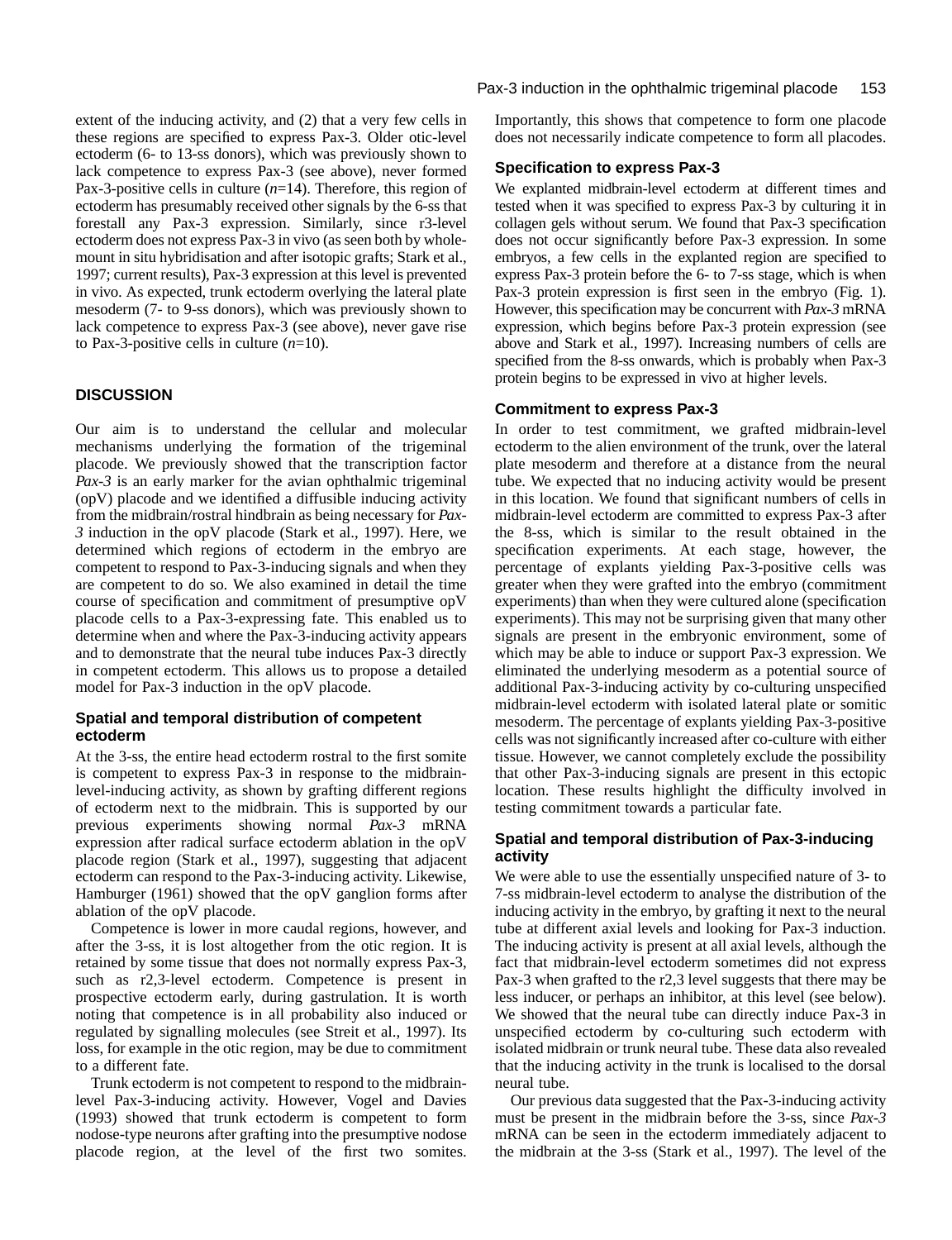#### 154 C. V. H. Baker and others

**Fig. 5**. Analysis of the distribution of inducing activity. (A) Unspecified midbrain-level ectoderm from 3- to 7-ss quail donors was grafted next to the neural tube at different axial levels. (B) Histogram of the results. Each column represents the percentage of chimeras containing Pax-3-positive quail cells; the total number of grafts performed is marked at the top of each column. Shown are isotopic midbrain-level grafts (A-A; 100%), r2-3-level grafts (A-B; 78%), otic-level grafts (A-C; 100%), and trunk-level grafts adjacent to the neural tube, over the paraxial mesoderm (A-M; 100%). (C-E) Transverse section at the otic level of a chick host collected 18 hours after receiving a graft of 6-ss midbrain-level quail ectoderm. (C) FITC-labelled Pax-3-positive cells (green) reside near the neural tube, medial to the rostral margin of the otic vesicle (ov). hb, hindbrain. (D) TRITC-labelled QCPN-positive quail cells (red) are seen in the same region. (E) Merging the green and red channels shows that all the Pax-3-positive cells are quail cells (yellow), and that some Pax-3-negative quail cells have integrated into the developing otic vesicle. (F-H) Transverse section through the trunk region of a chick host collected 19 hours after receiving a graft of 6-ss midbrain-level quail ectoderm over the segmental plate. (F) FITC-labelled Pax-3-positive cells (green) reside within the surface ectoderm and dermomyotome (dm). scl, sclerotome; nt, neural tube. (G) TRITC-labelled QCPNpositive quail cells (red) reside in the ectoderm and underlying mesenchyme. (H) Merging the green and red channels shows that brightly staining Pax-3-positive cells in the ectoderm and underlying mesenchyme are quail-derived (yellow), and that host dermomyotome cells contain slightly lower levels of Pax-3 protein





(A). dm, dermomyotome; hb, hindbrain; nt, neural tube; ov, otic vesicle; scl, sclerotome.

**Fig. 6**. The neural tube can directly induce Pax-3 expression in presumptive opV placode ectoderm. 3- to 7-ss midbrainlevel quail ectoderm was cocultured with isolated chick midbrain or trunk neural tube, in collagen gels without serum for 11-18 hours. (A-C) Section through a 14.5-hour co-culture of 5- to 6-ss midbrain-level quail ectoderm (i.e. from a pool of 5 to 6-ss ectoderm pieces) with isolated 6-ss chick midbrain. (A) FITC-labelled Pax-3-positive cells appear green. (B) TRITClabelled QCPN-positive quail cells appear red. (C) When the green and red channels are



merged, Pax-3-positive quail cells are seen as yellow (arrowhead). A few Pax-3-positive chick cells are also visible in the midbrain. (D-F) Section through a 13.5-hour co-culture of 4- to 7-ss midbrain-level quail ectoderm (i.e. from a pool of 4- to 7-ss ectoderm pieces) with isolated chick trunk neural tube. (D) FITC-labelled Pax-3-positive cells appear green. The dorsal neural tube (d) expresses Pax-3, while the ventral portion (v) does not. (E) TRITC-labelled QCPN-positive quail cells appear red. (F) When the green and red channels are merged, Pax-3-positive quail cells are seen as yellow (arrowhead). The dorsal neural tube is also faintly Pax-3-positive, with some scattered brightly staining cells. d, dorsal; v, ventral.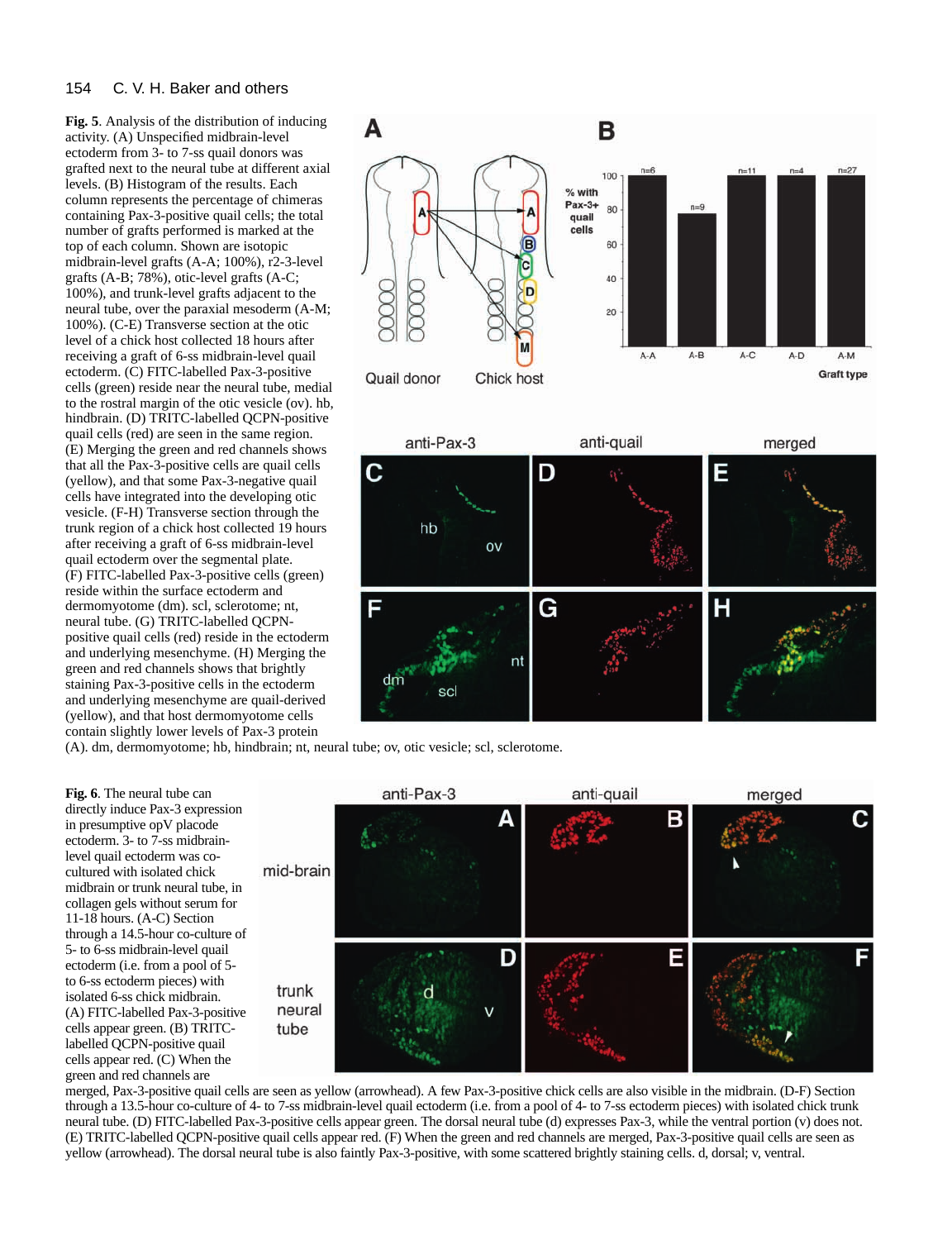inducing activity in the midbrain may decrease after the 8-ss, the stage at which more lateral midbrain-level ectoderm (the region explanted in our experiments) begins to express increasing amounts of Pax-3 protein in vivo. This is also the stage at which neural crest cells migrate beneath the ectoderm. However, we showed previously that deletion of the neural crest has no effect on Pax-3 expression in the opV placode (Stark et al., 1997). In addition, *Pax-3* mRNA expression and at least some Pax-3 specification precede neural crest cell emigration (Stark et al., 1997; current results). Hence, the presence of the neural crest is not necessary for Pax-3 induction in the opV placode.

#### **How is Pax-3 induction restricted?**

In the present study, we have shown that a broad area of head ectoderm is competent to respond to the Pax-3-inducing activity at the 3-ss, that the inducing activity must be present in the midbrain before the 3-ss and that the inducing activity is also broadly distributed along the entire neuraxis. How, then, is Pax-3 induction localised next to the midbrain and r1?

Firstly, the response is confined to competent ectoderm. Some regions lack competence from the earliest time tested: neither trunk ectoderm nor the nodose placode region (overlying and adjacent to the first two somites) is competent to express Pax-3. Other regions are competent at early stages, but subsequently lose competence. For example, otic-level ectoderm is competent at the 3-ss (and even specified to express Pax-3 to some extent), but loses competence after this stage. This loss of competence probably occurs as otic-level ectoderm becomes committed or more biased towards an otic fate.

Secondly, a localised inhibitor may prevent the response in certain regions of competent ectoderm. Ectoderm at the r2,3 level, which marks the caudal boundary of the opV placode, is competent to express Pax-3 until at least the 9-ss, by which time midbrain-r1-level ectoderm already expresses Pax-3 protein. A few cells in r3-level ectoderm are even specified to express Pax-3, but Pax-3 expression is never seen here in vivo. Either the level of inducer is much reduced at this level or an inhibitor of Pax-3 expression may be present. Another alternative, given that neural crest cells exiting at r3 undergo apoptosis in response to a signal from r4 (Graham et al., 1993, 1994, 1996), is that Pax-3-expressing cells in r3-level ectoderm also die in response to this signal. The presence of an inhibitor of some kind is also suggested by the fact that even midbrainlevel ectoderm sometimes does not express Pax-3 when grafted to the r2,3 level.

#### **Properties of embryonic induction**

Our results illustrate three general points about embryonic induction (Gurdon, 1987; Jacobson and Sater, 1988). Firstly, the state of the responding tissue is more important than the state of the inducing tissue in determining the outcome of the induction: the Pax-3-inducing activity is broadly distributed, but Pax-3 expression is nevertheless restricted to the midbrainr1 level. Secondly, both changes in competence and suppressive tissue interactions can limit the extent of the induction: caudal ectoderm regions lack competence altogether; otic-level ectoderm loses competence, while there may be an inhibitor at the r2,3-level. Thirdly, the same tissue can receive several different inductive signals simultaneously, and may be specified in some degree towards a number of different fates: some cells in r3- and otic-level ectoderm are specified to express Pax-3. Induction is a cumulative process. The eventual fate adopted by a tissue therefore depends both on its history, i.e. signals received in the past that bias it towards a particular fate, and on signals received at any given time.

#### **Are placodes derived from a common anlage?**

It is possible that the ability of early placodal ectoderm to respond to many different placode-inducing signals reflects its derivation from a common anlage. In frog embryos, Knouff (1935) identified a 'primitive placodal thickening' between the neural crest and epidermis, from which all the placodes subsequently arise. In the Atlantic cod embryo, Miyake et al. (1997) found a continuous dorsal ectodermal thickening from the forebrain to the hindbrain that subsequently separates into three independent placodes. In mouse embryos, Verwoerd and van Oostrom (1979) found that the entire head ectoderm is initially thickened, but subsequently thins to leave the placodes in relief (they thicken additionally later in development). These morphological data suggest that placodes arise in embryogenesis from a common anlage lying between the neural plate and epidermis. This anlage could be formed by a mechanism similar to that underlying the initial induction of the neural crest (reviewed in Baker and Bronner-Fraser, 1997a; also see Neave et al., 1997). If this is the case, it could account for some of the similarities between placodal cells and neural crest cells (reviewed in Baker and Bronner-Fraser, 1997b). As more is learned about the induction of different placodes, it will be possible to test this hypothesis.

#### **Conclusion**

Pax-3 induction in the presumptive opV placode at the midbrain level begins before the 3-ss. The whole head ectoderm rostral to the first somite is competent at the 3-ss to respond to the midbrain-level Pax-3-inducing activity, but competence is rapidly lost by the otic region. Pax-3 specification does not occur significantly before Pax-3 expression. The inducing activity is broadly distributed along the entire neuraxis and the neural tube can directly induce Pax-3 expression in competent ectoderm. The caudal border of Pax-3 expression in the opV placode may be defined by an inhibitor at the r2,3 level. Our detailed analysis of this induction is the first such for any of the solely neurogenic placodes.

We are very grateful to Dr Andy Groves for discussion and helpful comments on the manuscript. This work was supported by USPHS NS34671 and NS36585 (M. B. F.), and by Human Frontier Science Program Fellowship LT-63/96 and American Heart Association Fellowship 1171-FI1 (C. V. H. B.).

#### **REFERENCES**

- **Altmann, C. R., Chow, R. L., Lang, R. A. and Hemmati-Brivanlou, A.** (1997). Lens induction by Pax-6 in *Xenopus laevis*. *Dev. Biol.* **185**, 119-123. **Artinger, K. B. and Bronner-Fraser, M.** (1993). Delayed formation of the
- floor plate after ablation of the avian notochord. *Neuron* **11**, 1147-1161.
- **Baker, C. V. H. and Bronner-Fraser, M.** (1997a). The origins of the neural crest. Part I: Embryonic induction. *Mech. Dev.* **69**, 3-11.
- **Baker, C. V. H. and Bronner-Fraser, M.** (1997b). The origins of the neural crest. Part II: An evolutionary perspective. *Mech. Dev.* **69**, 13-29.